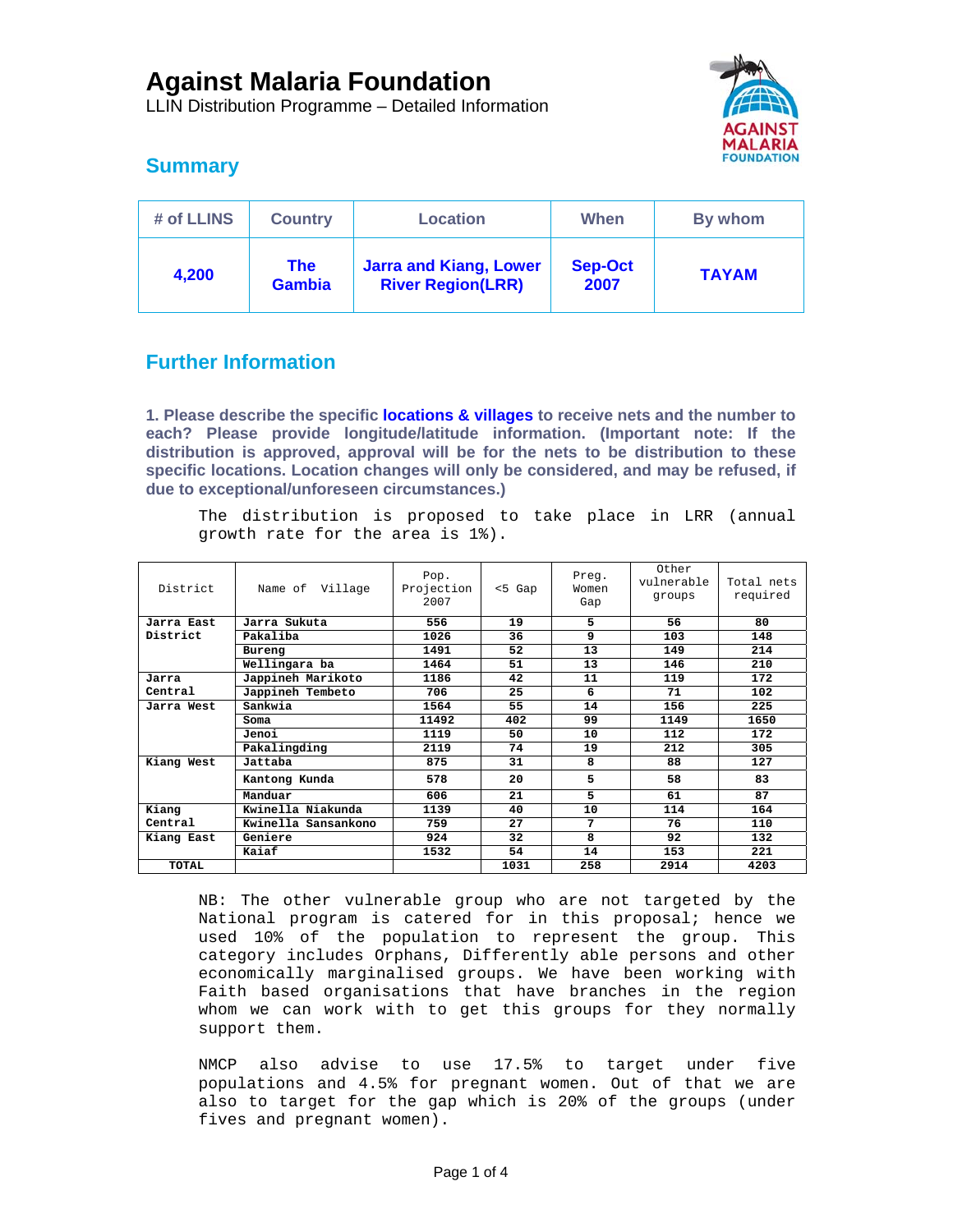#### **2. Is this an urban or rural area and how many people live in this specific area?**

All the villages or settlements listed are in rural Gambia of Lower River Region. The total population of the places listed twenty nine thousand one hundred and thirty six (29,136) people.

#### **3. Is this a high risk malaria area? If yes, why do you designate it as high?**

Yes, records or statistics from CIAM (Centre for Innovation Against Malaria) and NMCP (National Malaria Control Program) indicates that these are endemic areas for -malaria with high Mosquito Population. It is estimated that every 1000 people living in these areas or regions 200-400 are diagnosed with malaria. Epidemiologically it is high risk area because it has potential mosquito breeding sites such as rice fields.

### **4. How many** *reported* **cases of malaria and malaria deaths were there in this area in 2005? If you do not have statistics please make a qualitative comment.**

In this local government area, health records indicates that malaria causes about 4% of deaths in infants and 25% of deaths in children 1- 4 years of age. In 2005 the area had 335 admissions and 11 deaths among children below age five. 87 pregnant women were admitted with 3 deaths recorded (source NMCP strategic plan 2002-2007). Malaria accounts for 40% of under five attendance to Maternal and Child Health Service.( Integrated Disease Surveillance Report (IDSR) 2005 of The Department of . State for Health and Social Welfare).

## **5. Is this distribution of nets 'blanket coverage' of an area/village or to a select/vulnerable group? If the latter, please describe this group.**

Distribution would be done to Vulnerable groups of the selected communities listed above, and these are Children under five years of age, Pregnant Women, and Economically marginalized/differently able persons.

### **6. What is the existing level of ITN use in this area? Are there existing bednet distribution programmes in this area?**

There were programmes in this area but they have winded up leaving gaps to be filled. Currently the national ITN program is planning to go country wide but there are no sufficient resources to cover the whole vulnerable population, Additional resources are therefore needed to give higher ITN coverage across the vulnerable population.

**7. Why was the area/villages chosen for bednet distribution and who made this decision? Please provide the name, position and organisation of the person/s making the decision.** 

The villages are chosen based on their existing malaria prevalence rates and we also have groups that we work with in the selected communities. Jenoi has been included now because it is believed to have a high mosquito population due to swamp rice cultivation which serve as potential breeding sites for malaria mosquitoes. The decision was taken by the Project Director of TAYAM Mr. Burama Mendy in consultation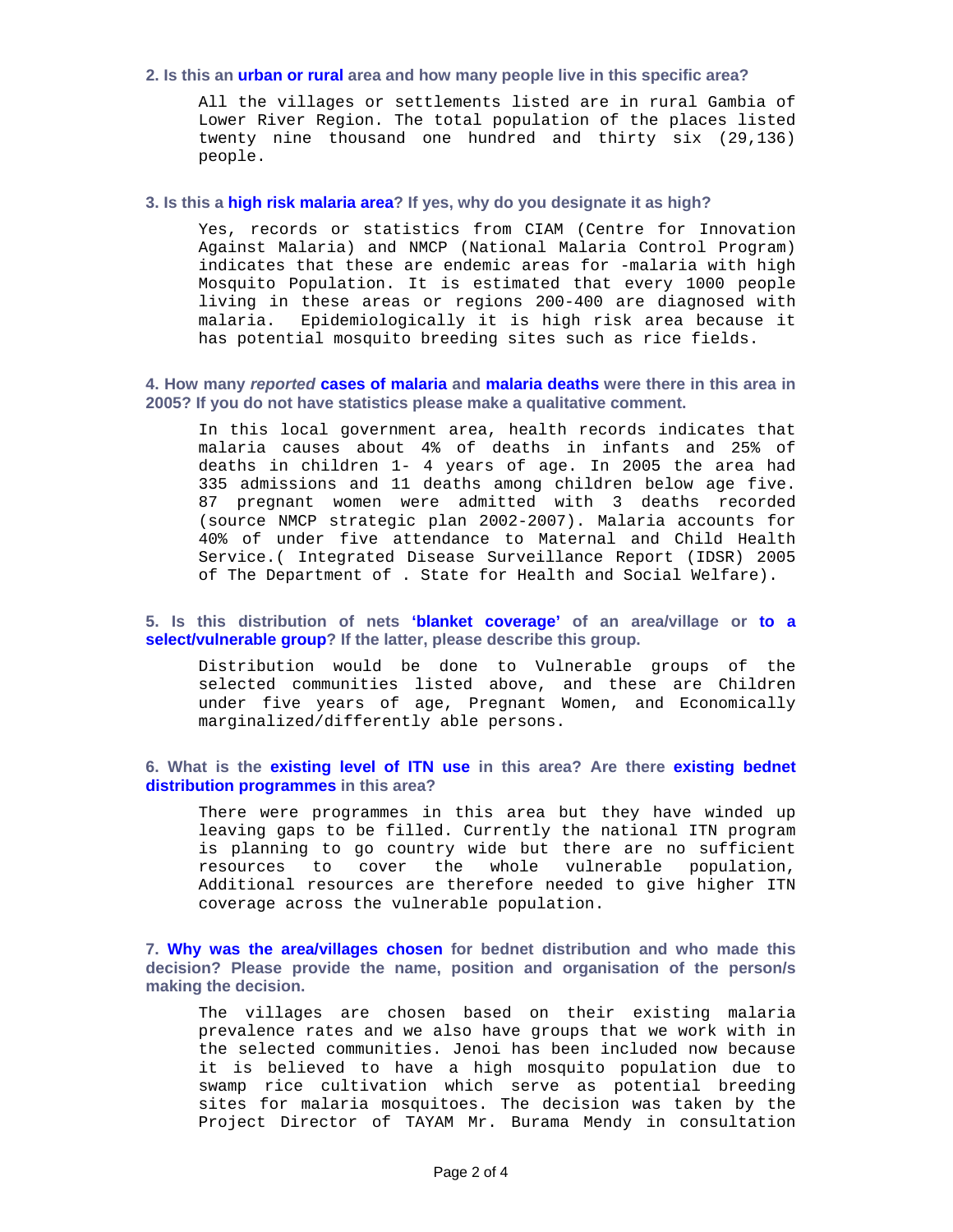with the National Malaria Control Program Manager Mr. Malang Fofana.

**8. Have you consulted with the National Malaria Programme in your country about this distribution and what was their response? Please provide the name, position and contact details of the person/s with whom you have liaised.** 

Yes. NMCP was consulted. They showed interest and provided us with information regarding the up dates of malaria in the region chosen. Mr. Malang Fofana, the National Malaria Control Programme Manager, Tel. +220 4391194. In fact we are working as partners in the implementation of the Global Fund Malaria Project in Western Region of The Gambia.

**9. Please describe any pre-distribution activity, in particular how the size of the target group and number of nets required will be ascertained?** 

These things will be done to ascertain the size of the target groups or population of the vulnerable in the area:

- Using TAYAM Volunteers to do registration of the vulnerable population in all the villages listed before distribution in order to establish the needy.

- A base line survey to find out the number of the vulnerable and their level of ITN use.

- Development of registers, tally cards and monitoring tools that would be used during distribution and post distribution for accountability purposes.

**10. Please describe how the bednets will be distributed, by whom, whether distribution will be a focussed effort or part of a combined programme and if there will be an information/education component to the distribution? Please indicate over what time period (typically, the number of days or weeks) the distribution will occur.** 

Two TAYAM volunteers at each distribution site.

This strategy has the following advantages over the RCH team distribution though it involves some cost but it is more efficient than the first strategy:

- Distribution is fast and easy to account for the nets.
- Distribution can be done at all the villages.
- Long queues are avoided reducing the time taken to receive a net.

Nets will be distributed within 1 week.

**11. What post-distribution follow-up is planned to assess the level of usage (hang-up percentage) of the nets? How long after the distribution will this assessment take place? Will you provide us with the findings? What will you be able to do subsequently to increase net hang-up if relevant?** 

Distribution would take place along side vigorous sensitisation and awareness creation using village meetings to talk to people about the importance of the consistent use of ITNs. Monitoring of ITN use would be done after distribution through visiting house holds by volunteers supervised by TAYAM. We would establish a quarterly reporting mechanism.